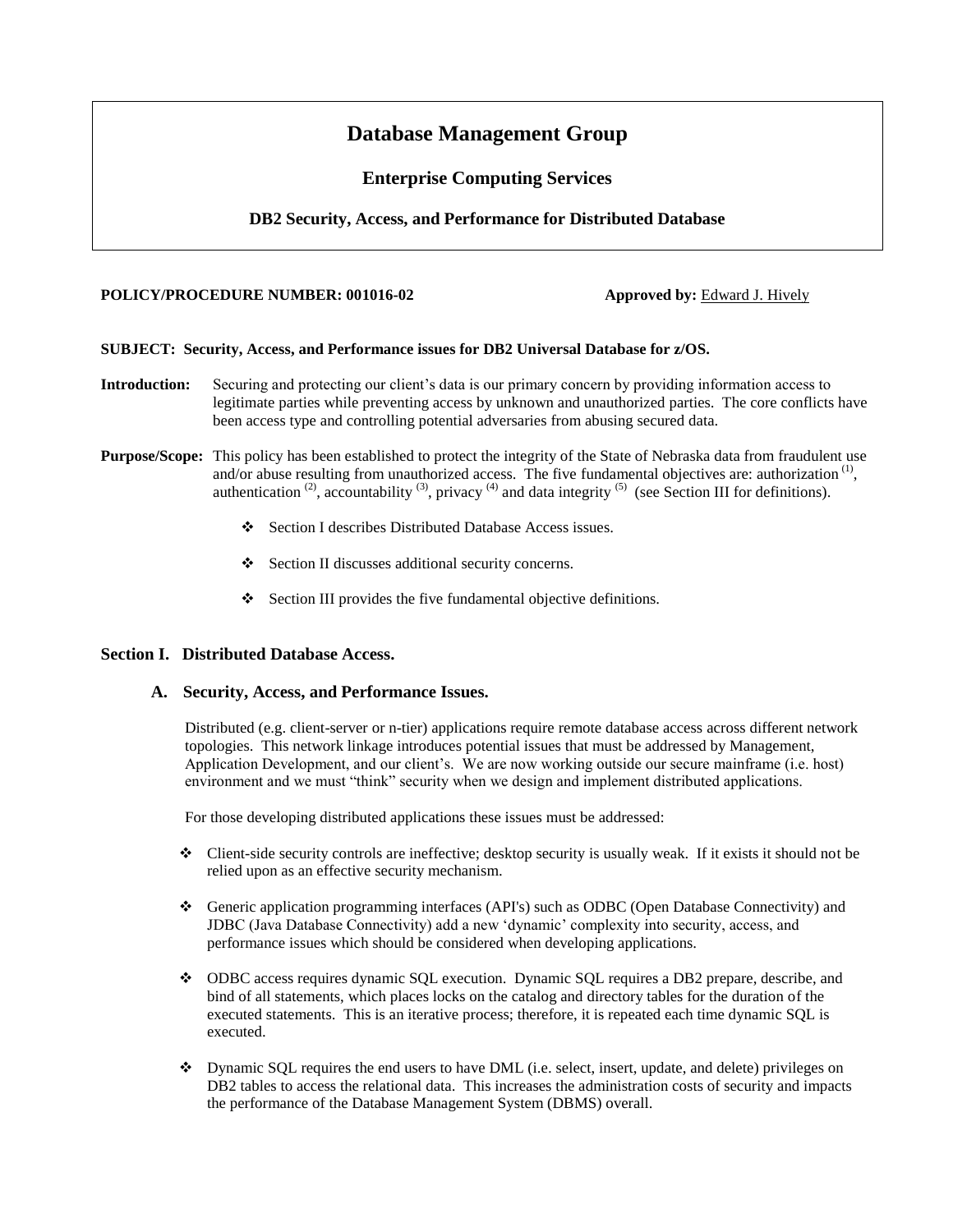- Use of "system" or "surrogate" user id's to run the application causes many problems. You lose the ability to track the activities of individual users within the database in regards to security, auditing, and performance.
	- This architecture increases the security exposure for all individuals who can gain access to the application server itself since the user id and password must be stored with the applications server so it may access the remote DBMS data on behalf of the user. This is a serious security consideration given that there is some information that should be secured from both internal and external users.
- $\bullet$  Dynamic SQL cannot be controlled and, therefore, cannot be guaranteed that it happened.
	- $\checkmark$  It is difficult to debug applications programs since SQL displayed in error logs may be difficult to recreate given its dependencies on the application logic.
- Dynamic SQL requires bind authority and execution authority to be given to the person who actually submits the dynamic SQL.
- Dynamic SQL places locks on both system and application db2 objects (i.e. tablespaces, tables, and indexes).
	- $\checkmark$  This increases the likelihood that those applications that utilize dynamic SQL must be segregated from transactional applications that can achieve significantly higher throughput.
- Dynamic SQL causes major performance problems over static SQL since dynamic must execute hundreds of run-time calls (static SQL is the preferred method of coding along with calling Stored Procedures).
- $\bullet$  Dynamic SQL introduces accountability issues since there is no assurance that any transaction that takes place can be subsequently proven.
- Distributed Relational Database Architecture (DRDA) connections that utilize TCP/IP have very few security controls in comparison to connections using SNA protocols. Therefore, access to our client's data is expose to unauthorized access.

## **B. Resolution.**

.

Having stated some of the Security, Access, and Performance Issues in Section A, there are legitimate reasons for opening up the DB2 for z/OS Enterprise system to distributed database (i.e. client/server) access.

Therefore, the following criteria must be met before we can allow this type of access.

- For client-side security the Enterprise should use middle tier to authenticate (e.g. LDAP, e-Directory) when possible.
	- $\checkmark$  All inbound client connections will be authenticated against RACF. This may be accomplished by utilizing e-Directory; which in turn will refer incoming LDAP requests for DB2 access to the z/OS RACF server.
- Distributed Relational Database Architecture (DRDA) connections that use secure protocols are still a good viable method.
	- $\checkmark$  DRDA connections will 'in bound' user ids to be translated to "No Log" id.
	- $\checkmark$  "No Log" Id's are Id's that individuals can use to authenticate within the group but cannot log onto the mainframe server to gain access to DB2 for z/OS data.
- Applications that execute in client/server environment will be required to execute the 'set current sqlid' statement to pick up authority to application data. This assures that the Id executing is authorized.